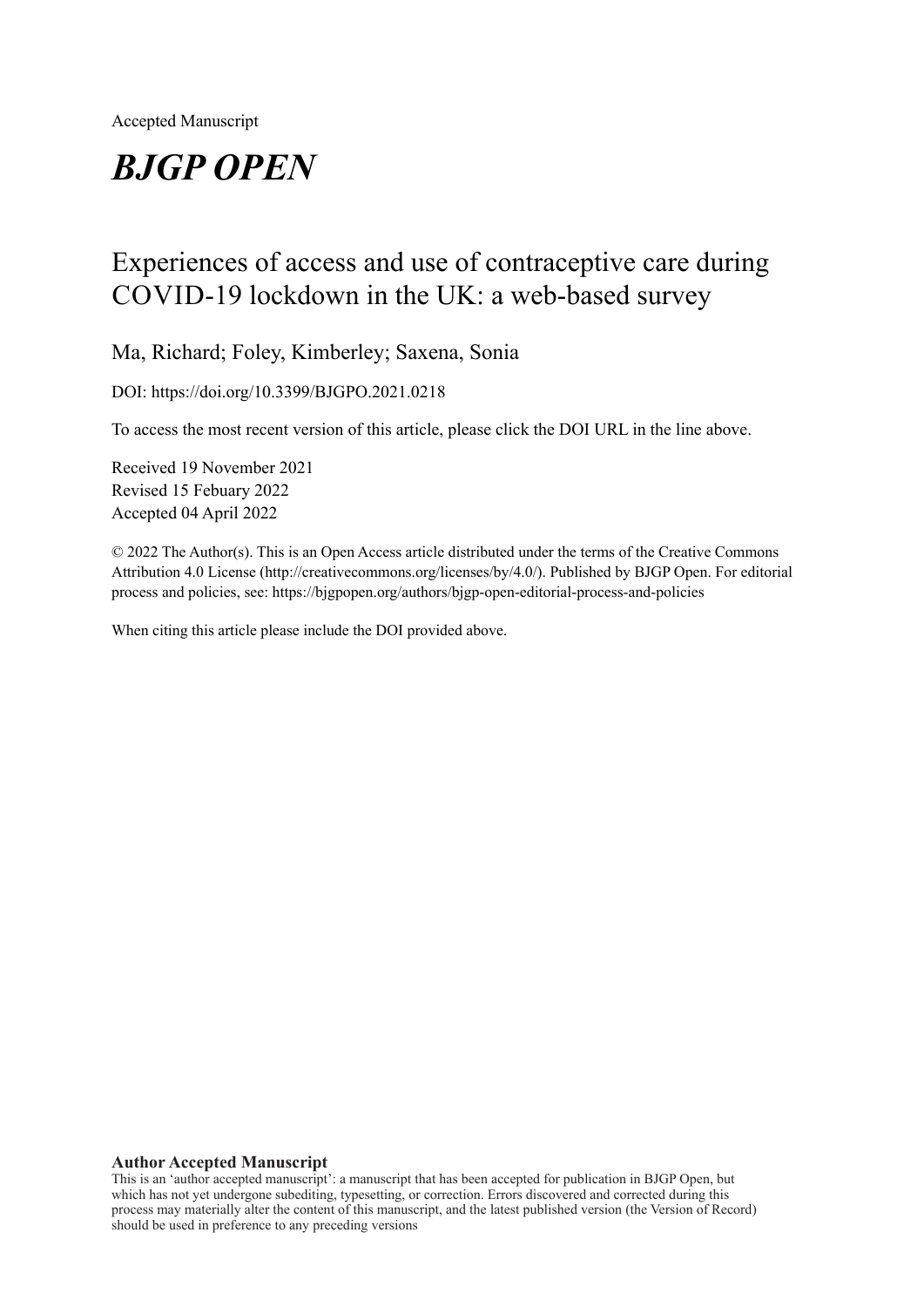## **Experiences of access and use of contraceptive care during covid-19 lockdown in the United Kingdom: a web-based survey**

Dr Richard Ma MRCGP DrPH

Dr Kimberley Foley PhD

Professor Sonia Saxena FRCGP MD

Child Health Unit, Department of Primary Care and Public Health, Imperial College London, Charing Cross Campus, Reynolds Building, St Dunstan's Road, London W6 8RP

Corresponding author: r.ma@imperial.ac.uk

Twitter: @Richard\_GP @GP\_SexualHealth

## **Abstract**

(250 words)

#### *Background*

The first wave of lockdown measures to control the covid-19 pandemic in the United Kingdom (UK) resulted in suspension of "non-essential" services including contraception.

#### *Aim*

To examine women's perceptions and experiences of contraceptive care in the UK during the first lockdown.

#### *Design & setting*

Cross-sectional survey during lockdown period from March to June 2020.

#### *Method*

We designed an online questionnaire asking women aged 16 to 54 their experiences of contraceptive care during lockdown. Questions were based on Maxwell's evaluation framework on access, acceptability, relevance, and equity. It was promoted on social media from  $27<sup>th</sup>$  May to  $9<sup>th</sup>$  June 2020. We conducted descriptive analysis of quantitative data and thematic analysis of free text data.

#### *Results*

214 responses were analysed. General practice was the source of contraception for 43% and 52% of respondents before and during the lockdown respectively. 55% (118/214) of respondents including regular and new users were uncertain where or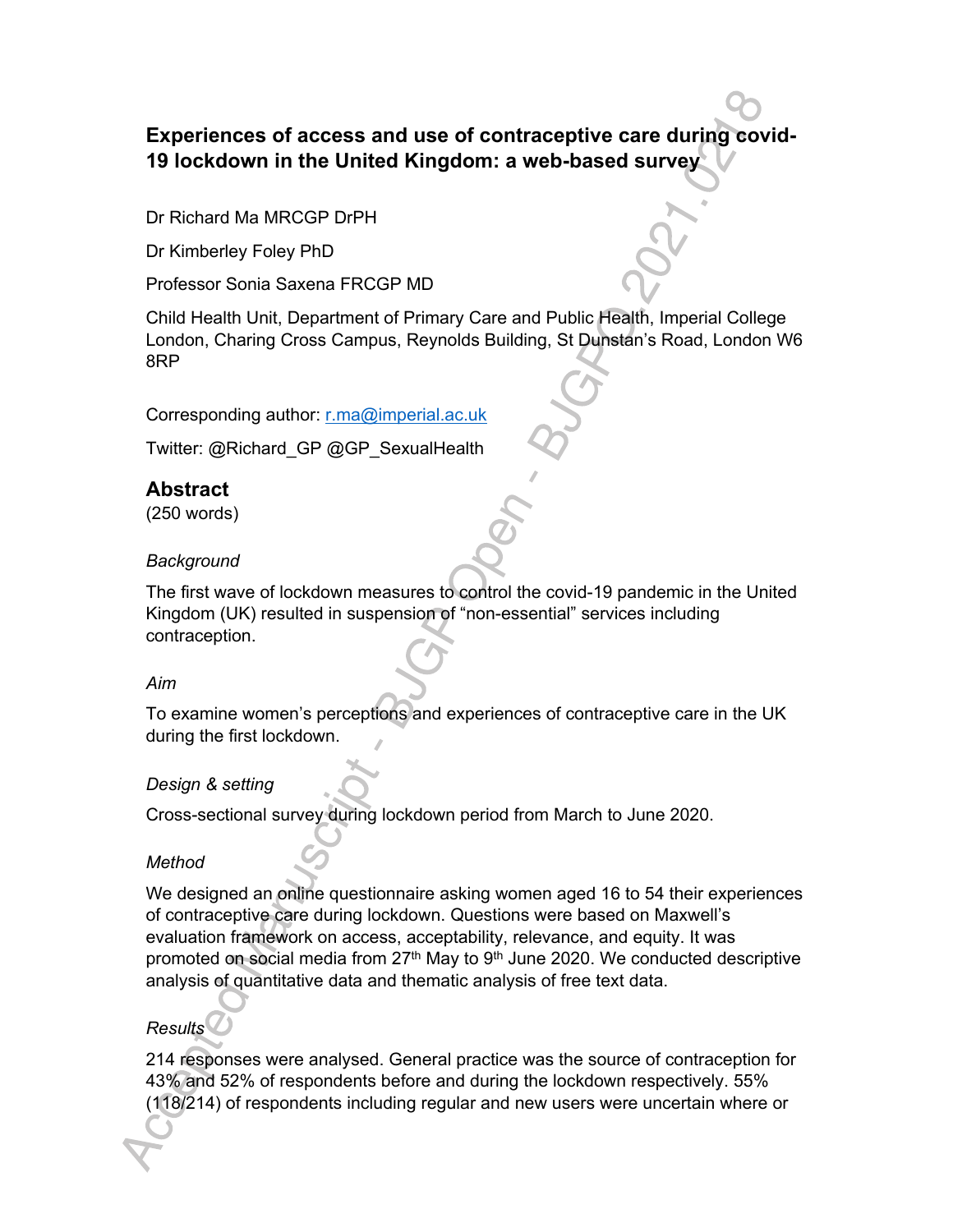how to get contraception during the pandemic. Respondents reported reduced access to contraception during lockdown, some thought sexual health clinics and general practices were closed.

Remote consultations and electronic prescriptions facilitated contraceptive access for some respondents. Long-acting reversible contraception (LARC) was unavailable in some areas due to restrictions, alternatives were not acceptable to those who used methods for non-contraceptive benefits to treat medical conditions e.g., menorrhagia.

#### *Conclusions*

Our study highlighted the need for better information and signposting for contraception during lockdown. Contraception including LARC should be reframed as an essential service with robust signposting for pandemic planning and beyond.

## **Keywords (MeSH):**

SARS-CoV-2, covid-19, contraception, general practice, health services research, surveys and questionnaires

## **How this fit in:**

- Lockdown measures to contain covid-19 reduced access to routine health services globally, including contraceptive care which was not regarded as "essential service" in some countries such as the UK.
- This is a survey of women's perceptions and experiences of contraceptive care during the first UK lockdown from March to June 2020.
- We found over half (55%, 118/214) of respondents were unclear about how to access contraception during lockdown as they thought general practices and sexual health clinics were closed.
- Remote contraceptive consultations were helpful during the lockdown, but women wanted better signposting for contraception and access to long-acting reversible contraception (LARC).

Accaption Manusc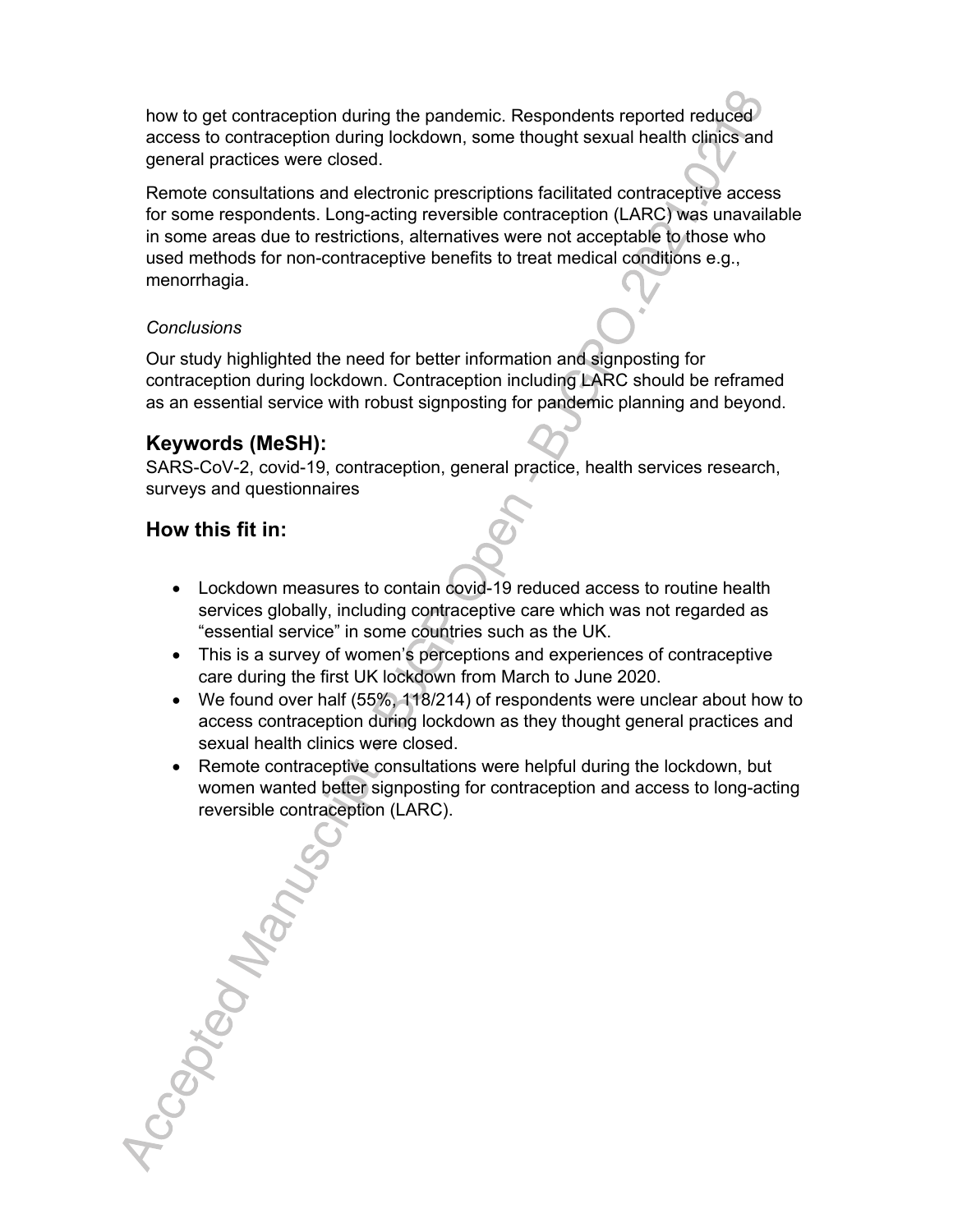#### **Background**

Widespread containment measures such as national lockdowns to control the SARS-CoV-2 pandemic resulted in reduced access to routine health services globally, including contraceptive care. In many countries including the United Kingdom (UK), much of primary care including contraception and long-term conditions management were deprioritised. A systematic review of over 20 countries reported healthcare use fell by about a third during the pandemic. (1, 2)

The UK government introduced the first national lockdown measures from 23rd March 2020 to deal with the first wave of SARS-CoV-2 infections spreading in the community. Each of the devolved UK nations applied different measures and eased them at different times; the restrictions in England were eased in June 2020.(3-5) General practices were advised to use total triaging and remote models to assess clinical need for face-to-face consultations in the first wave of lockdown.(6) The triaging measures resulted in one third fewer appointments in general practices in April and May 2020 overall compared with the previous year as more remote consultations were adopted.(7) These restrictions were relaxed in subsequent lockdowns. Among the advice from the UK Royal College of General Practitioners and British Medical Association on reprioritisation of clinical services was contraception could continue "if possible" and provision of long acting reversible contraception (LARC) such as injections and implants should stop.(8)

Before the pandemic, the proportion of conceptions leading to abortions had been increasing, suggesting unmet need and access to contraception were already a problem for women of reproductive age (16 to 54 years) in the UK.(9) Further disruption to contraceptive provision would have had adverse impact on unwanted pregnancies particularly among young and vulnerable groups, not least because general practice had always been a significant provider of contraceptive services.(10, 11) This concern was not unique to the UK as a global survey of health providers, researchers and policy makers conducted in May 2020 reported women's health would suffer because of reduced contraceptive provision.(12)

A survey of women's access to female healthcare services in the UK conducted during the pandemic reported poor signposting about which contraception and sexual health (CASH) clinics were open and what was available in their area.(13) However, it did not specifically report access to LARC, and responses were limited to structured survey questions. In addition to reduced access to contraception in general, we speculated the curtailment of LARC and recommendations to use different methods such as condoms led to unmet contraception needs for some women during lockdown. Little is known about the impact of lockdown for women of reproductive age (16 to 54 years) and their experiences on contraceptive access, especially LARC. The aim of this study therefore was to examine the impact of the first wave of covid-19 lockdown on access and experience of obtaining contraception from providers in the UK, especially primary care. This survey was conducted in a short time frame to submit to a UK Cross-Party Parliamentary Inquiry into contraceptive care during the pandemic.(14)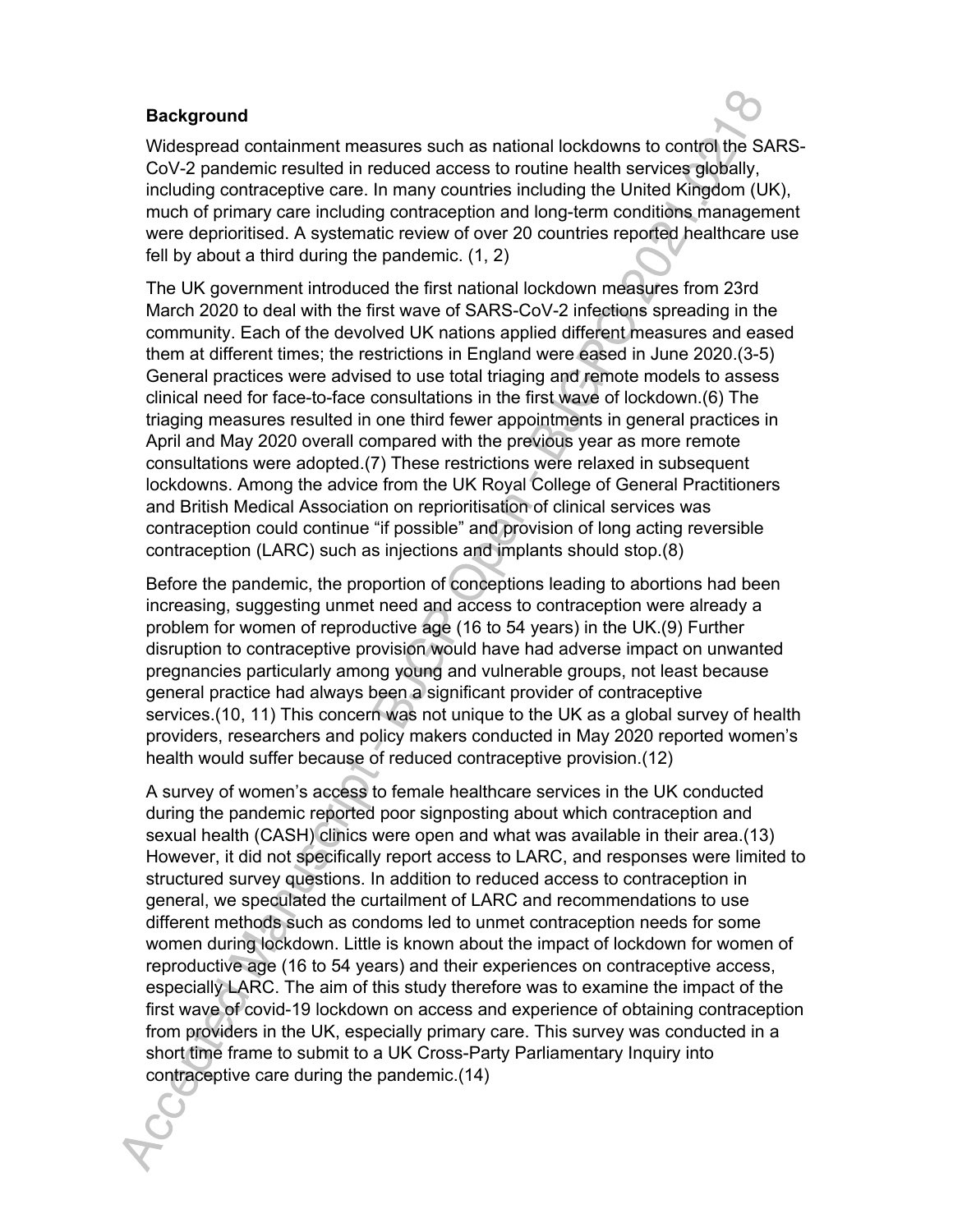#### **Method**

We designed a semi-structured online questionnaire which included free text comments to examine contraceptive care experienced by our target population of women aged 16 to 54 years who were using or seeking contraception during the first covid-19 pandemic lockdown (Supplementary Figure 1). We developed questions on access, acceptability, relevance, and equity (Table 1), based on Maxwell's dimensions of quality; this framework has been used to evaluate contraceptive services in the past.(15, 16) We speculated three scenarios when women would need contraceptive care from providers during the pandemic: women who were not on contraception at the time of the survey but were considering their options; those who obtained contraception before the lockdown and needed a change or repeat prescription; and those who obtained contraception during the lockdown. Using adaptive questioning (where the sequence of questions depended on the answers given), respondents were streamed to one of these three mutually exclusive groups according to their contraceptive use at the time of the survey to ensure the questions were relevant.

We used Qualtrics software (version May 2020, copyright © 2020 Qualtrics, Provo, UT, USA https://www.qualtrics.com) to create questionnaire materials and piloted the draft survey with several members from a patient and public involvement (PPI) group. After feedback we made changes including addition of lactational amenorrhoea method (LAM) and correction of an adaptive question. We separated the depot progestogen contraceptives "Depo Provera" and "Sayana Press" because the latter could be self-administered, so did not require a face-to-face appointment with a healthcare professional. Further information about the survey is in the CHERRIES (Checklist for Reporting Results of Internet E-Surveys) reporting checklist.(17) No incentives were given for completion, participation was voluntary, and respondents could withdraw at any time. We promoted the survey on social media (Twitter, Facebook, and Instagram) (Supplementary Figure 2, Supplementary Figure 3 and Supplementary Figure 4). The survey went live for two weeks from 27<sup>th</sup> May 2020 until  $9<sup>th</sup>$  June 2020.

We analysed data using Microsoft Excel and NVivo to organise free text data for thematic analysis (NVivo 12, 2019 QSR International). RM and KF analysed the free text data independently, then compared the findings noting any convergence, complementarity or discrepancy.(18) We prepared our manuscripts using two reporting frameworks – CHERRIES and STROBE (Strengthening the Reporting of Observational Studies in Epidemiology).(17, 19)

#### **Results**

#### *Respondent profile*

There were 363 visits to the survey site from 352 unique IP addresses between 27th May 2020 and 9<sup>th</sup> June 2020. 277 respondents consented and agreed to participate, 59 did not answer the demographic questions, resulting in completion rate of 78.7%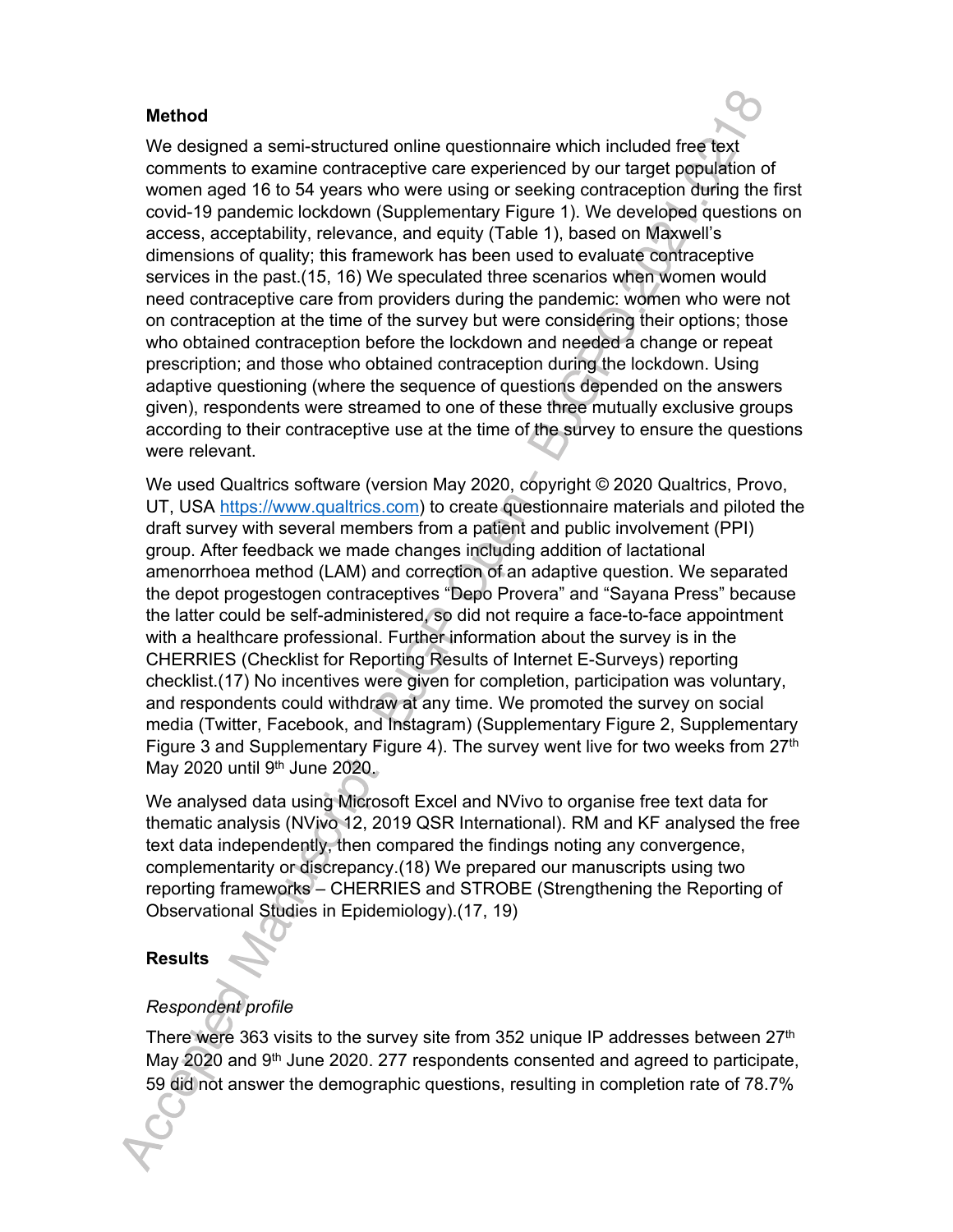(218/ 277); we excluded 4 cisgender men from this sample to make 214 eligible respondents (Supplementary Figure 5).

Respondents were aged between 16 to 54 years (Supplementary Table 1); the largest age group was 16 to 18 years (n=70, 32.7%), smallest was 45 to 54 years (8, 3.7%); there were respondents from all UK regions with largest from South East England (31, 14%) and smallest number from Northern Ireland (6, 3%).

We analysed responses based on three groups of respondents as described earlier: those looking to start contraception during lockdown, those who needed a repeat supply or change of methods and those who obtained contraception during lockdown. Figure 1 summarises contraception methods sought or used by these three groups; the size of each box corresponds to the number of women using or seeking that method. Over half of the respondents (55.1%, 118/214) anticipated or experienced contraceptive supply problems during the lockdown. Importantly, these women were from all three mutually exclusive groups as shown in Figure 2 (Sankey diagram) and Table 2.

## *Respondents looking to start contraception during lockdown*

36 out of 214 respondents (16.8%) were not using contraception at the time of the survey and were seeking a contraceptive method (Figure 1 and Table 2). The combined oral contraceptive pill (COCP) and male condoms (both n=8, 22.2%) were the most sought methods; 39% (14/36) seeking LARC. Two thirds (n=24) perceived or had difficulties getting their preferred contraceptive methods during lockdown (Figure 2 and Table 2); reasons given included CASH clinics or general practices were not offering appointments to administer LARC, no option for remote consultations, and not being in their usual area of residence.

#### *Respondents on contraception before lockdown needing a change or repeat prescription*

178 out of 214 respondents (83.2%) reported using at least one method of contraception at the time of the survey (Figure 1 and Table 2). The COCP was the most used method (55/178, 30.9%), 29% were using a form of LARC.

63.5% (113/178) had obtained contraception before the lockdown and were looking for repeat prescription or change of method (Table 2). They obtained their contraception before lockdown from general practices (43.4%, 49/113) and contraception and CASH clinics (38, 33.6%). 67 (59.3%) anticipated or reported problems getting further supplies during the lockdown (Figure 2 and Table 2); reasons given include: their general practice/clinic was not offering appointments, not knowing how to arrange a consultation and not able to justify it as an "emergency" to use health services during lockdown.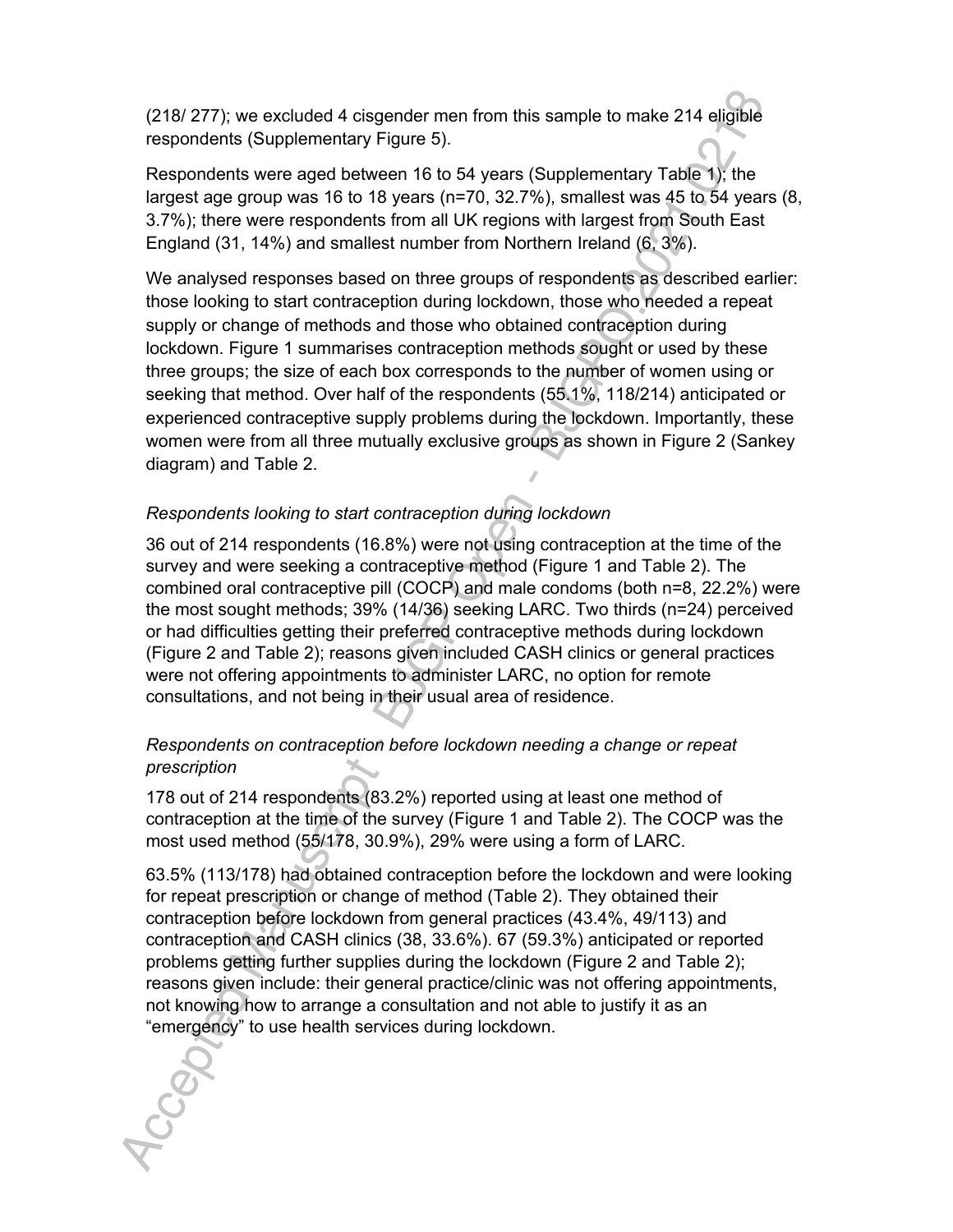#### *Respondents on contraception obtained during lockdown*

36.5% (65/178) of the respondents who were using contraception at the time of the survey obtained it during lockdown (Figure 1 and Table 2); these included new or repeat prescriptions. COCP was most used method (30/65, 46.2%), followed by POP (17/65, 26.2%) and male condom (10/65, 15.4%). Fewer respondents reported using LARC during lockdown than before (11% vs 40%). Over half of this group obtained contraception from general practice (34/65, 52.3%); CASH clinics dropped from most common source of contraception before lockdown to fourth during lockdown (Table 2).

Importantly, even though this group obtained contraception during lockdown 41.5% (27/65) were uncertain where or how to get their next repeat prescription (Figure 2); reasons included general practice/clinic was not offering any appointments (9, 33.3%), general practice/clinic was not offering remote consultations, not knowing how to get a check-up (e.g., blood pressure) and prescription.

#### *Free text analysis*

We received a total of 59 free text responses to the survey; the text is summarised as a word cloud (Supplementary Figure 6) and they are divided into the following themes: access, acceptability, relevance/appropriateness, and equity.

#### *Access*

Respondents, especially those staying away from their usual residence during lockdown, reported how useful it was that general practices and CASH services offered remote consultations for assessment and mailed or used Electronic Prescription Service (EPS), this is a paper-free method to send prescriptions to a nominated pharmacist to issue contraceptives.(20) Just under half of the free text comments on access were about poor signposting as they did not know who to call or contact to get contraception. One had to travel a longer distance to obtain LARC due to closure of nearby clinic.

#### *Acceptability*

A couple of respondents were unhappy about changing from their usual and reliable methods to condoms. Respondents who wanted LARC reported clinics were suspended so had to use other less preferred contraceptive methods.

## *Relevance/ Appropriateness*

Getting contraception was challenging for those staying away from their usual residence who were unfamiliar with local services, those with anxiety who were unable to go out, and young people staying with parents during lockdown.

Respondents using methods with non-contraceptive benefits to treat medical conditions (e.g., COCP for acne and IUS for heavy menstrual bleeding) were unable to access them and that meant their symptoms were prolonged or untreated.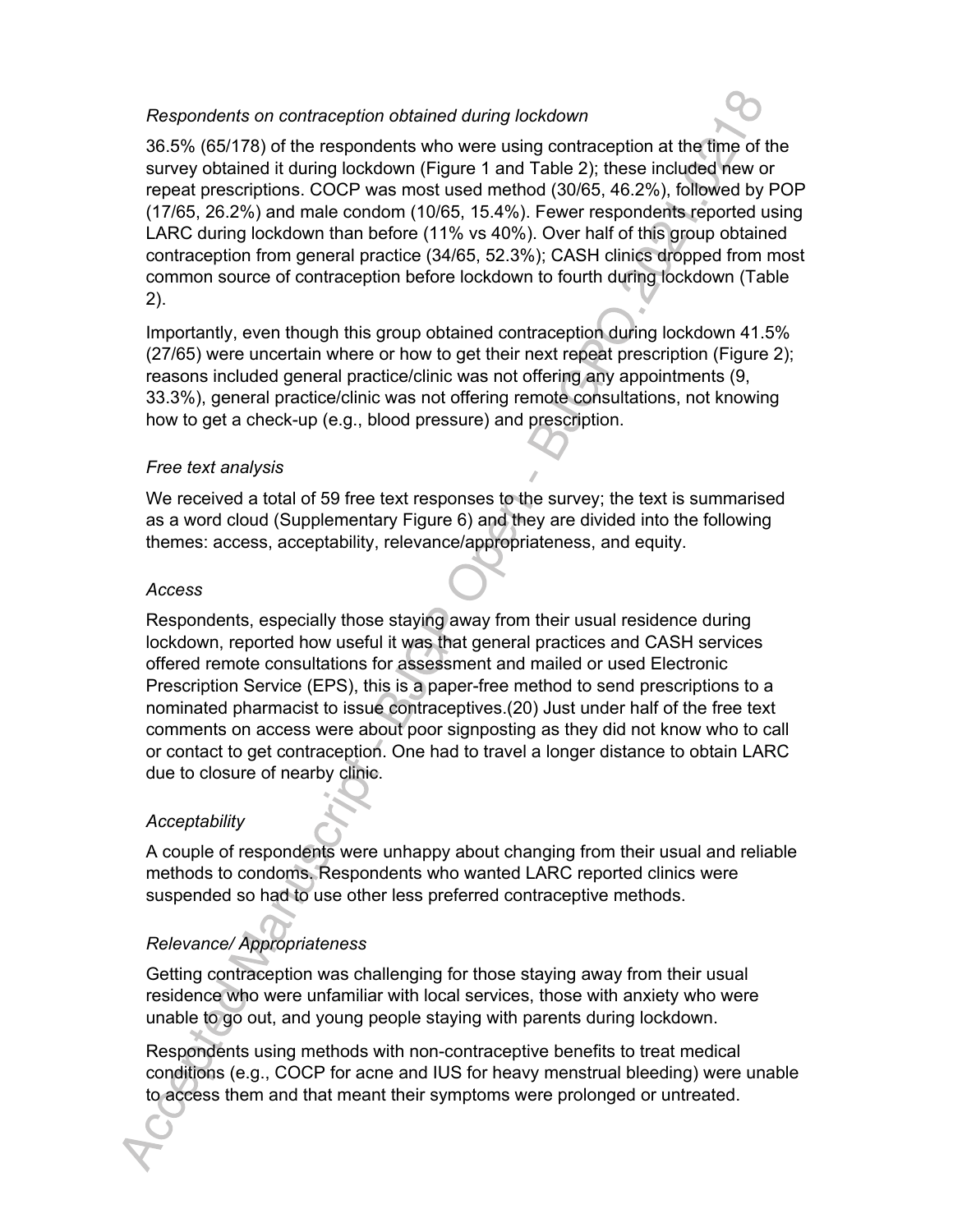#### *Equity*

A couple of respondents felt it was unfair when blood tests and childhood immunisations continued during lockdown but not contraceptive injections or implants. Four reported paying for contraception from online pharmacies; two had to buy their own condoms which would have been free from CASH clinics before the lockdown.

## **Discussion**

To our knowledge, this is the first peer-reviewed study of women's access and experiences of contraceptive care during the first wave of covid-19 lockdown in the UK. We found over half of all respondents reported perceived or actual difficulties in obtaining contraception during the pandemic; some reported clinics were shut, and remote consultation was not available. Some of those who obtained contraception during the lockdown were not able to get their preferred method or had to use less reliable methods. General practice was an important source of contraception during the first lockdown. Remote consultations and prescriptions sent by mail or electronically to a pharmacy were especially welcome for those staying away from their usual residence during lockdown.

In the early phase of the pandemic, professionals and policy makers reported concerns regarding the impact of covid-19 on access to sexual and reproductive healthcare globally in high-, middle- and low-income countries. Our study validated this concern but also gave examples of how access could be maintained and improved.

## *Findings compared with previous studies*

Our findings are consistent with reports from other countries that access to contraception was challenging for women during covid-19 pandemic. That some of the respondents were unsure how to access contraception, thought clinic were shut and methods such as LARC were unavailable, were similar to those from an online survey of young people aged 16 to 24 years in Scotland who also thought they could not justify their reproductive needs as "essential"; remote consultations also raised privacy concerns while residing with their parents.(21) Another from Australia reported lack of access to methods due to restrictions, particularly LARC products.(22) Over half of women surveyed in USA experienced barriers to accessing their preferred contraception method as some facilities were closed; the pandemic also worsened existing inequalities to contraception in a country with no universal access to healthcare, particularly for women from Black and Hispanic communities and with lower income.(23, 24)

## *Strengths and limitations*

Online surveys are subject to selection bias and validity of questionnaires used, especially so during this pandemic.(25) Our findings need to be interpreted with caution as we did not use a probability sample that was representative of the UK population; there was underrepresentation of respondents from outside London and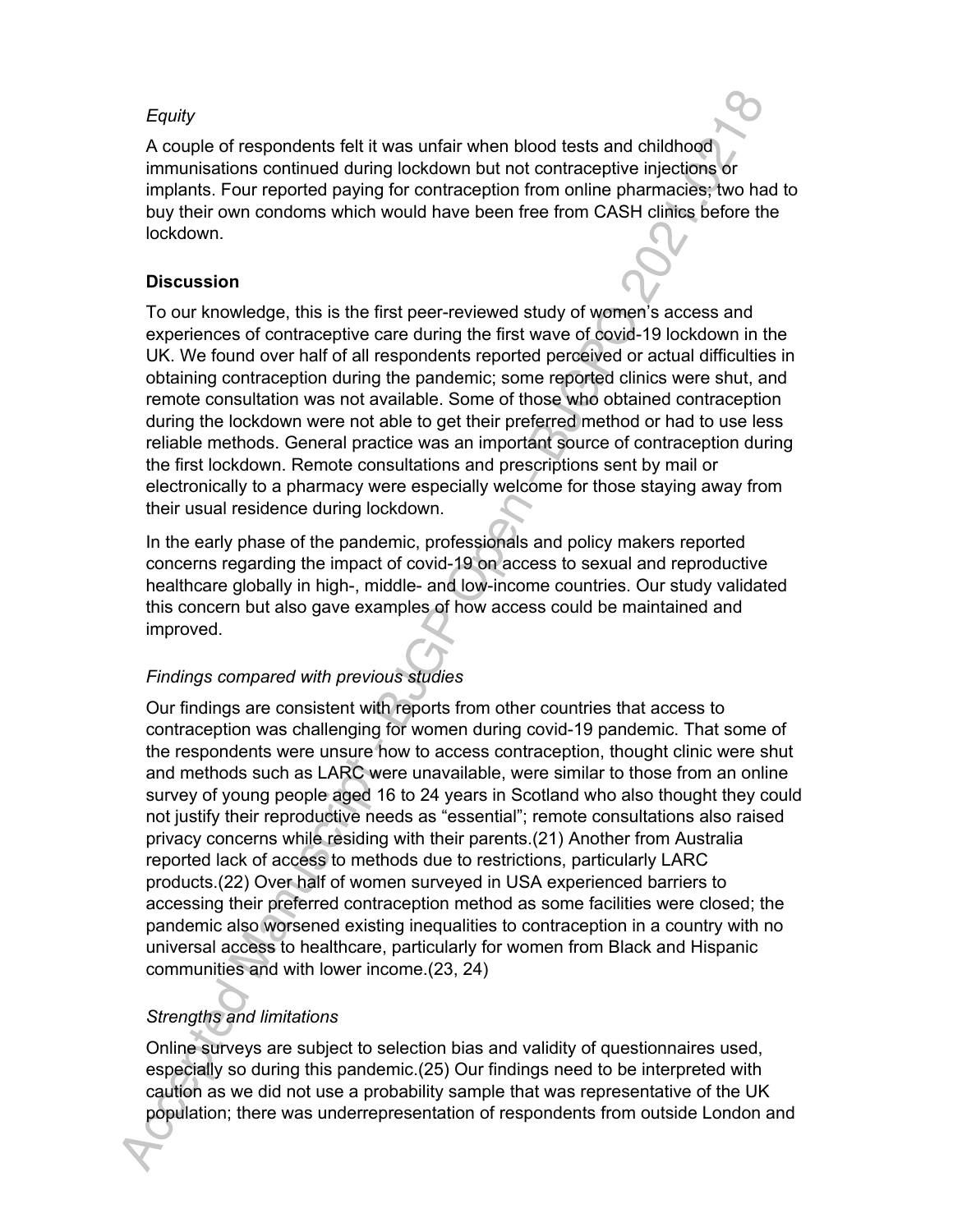South East England as well as those aged 35 and over. Adolescents between ages of 16 and 18 years old were overrepresented and might have had different contraceptive needs to other age groups.(26, 27) The use of an online survey might have excluded those who might not have used social media regularly, who had sensory impairment or language difficulties. It is possible our findings underestimated the true extent of the issues.

Despite a small non-probability sample, we captured women's experiences from four countries of the UK and from a wide age range. The use of descriptive and free text analysis also offered first-hand insights into the experiences of women getting contraception during the lockdown including both actual and perceived difficulties with access. The high completion rate reduced the risk of reporting bias and reflected the survey's relevance for respondents and the ease of administration. Our findings were also consistent with women's experiences from surveys conducted in other countries during this pandemic.

#### *Implications for policy and practice*

Our findings might have useful contributions to the planning of future pandemics. We found the impact of poor signposting was not unique to just one or two groups and perceived problems with access could be a barrier to contraceptive care. A recent study reported higher proportions of unplanned and ambivalent pregnancies conceived during compared with before lockdown in the UK. (28) More effective campaigns about access to contraception and support could have prevented some of these unplanned pregnancies; this includes awareness of other venues for advice such as community pharmacies, which has played an important role during lockdown in the US.(29)

Digital access has emerged as an important innovation to meet the challenge of healthcare during this covid-19 pandemic; our study findings suggest it is also relevant for reproductive health and access for young people.(30-32) However, they do not offer solutions to those unable to use digital technology due to language or sensory barriers, and for LARC access.

Lastly, the lockdown measures produced a situation where women in postnatal period could not get a contraceptive injection, but their babies were able to get their vaccinations. This illustrated how the pandemic has exacerbated inequalities as healthcare assess for some groups were prioritised over women and other vulnerable groups; for example, there was unequal access due to affordability and those with long distances to travel and those who are less likely to use digital access.(23) Mitigation measures also need to be consistent and fair to different population groups to reduce further inequalities.

## **Conclusions**

Our study highlighted the need for better information and signposting to obtain free contraception during lockdown restrictions. Contraception including LARC should be reframed as an essential service with robust signposting for pandemic planning and beyond.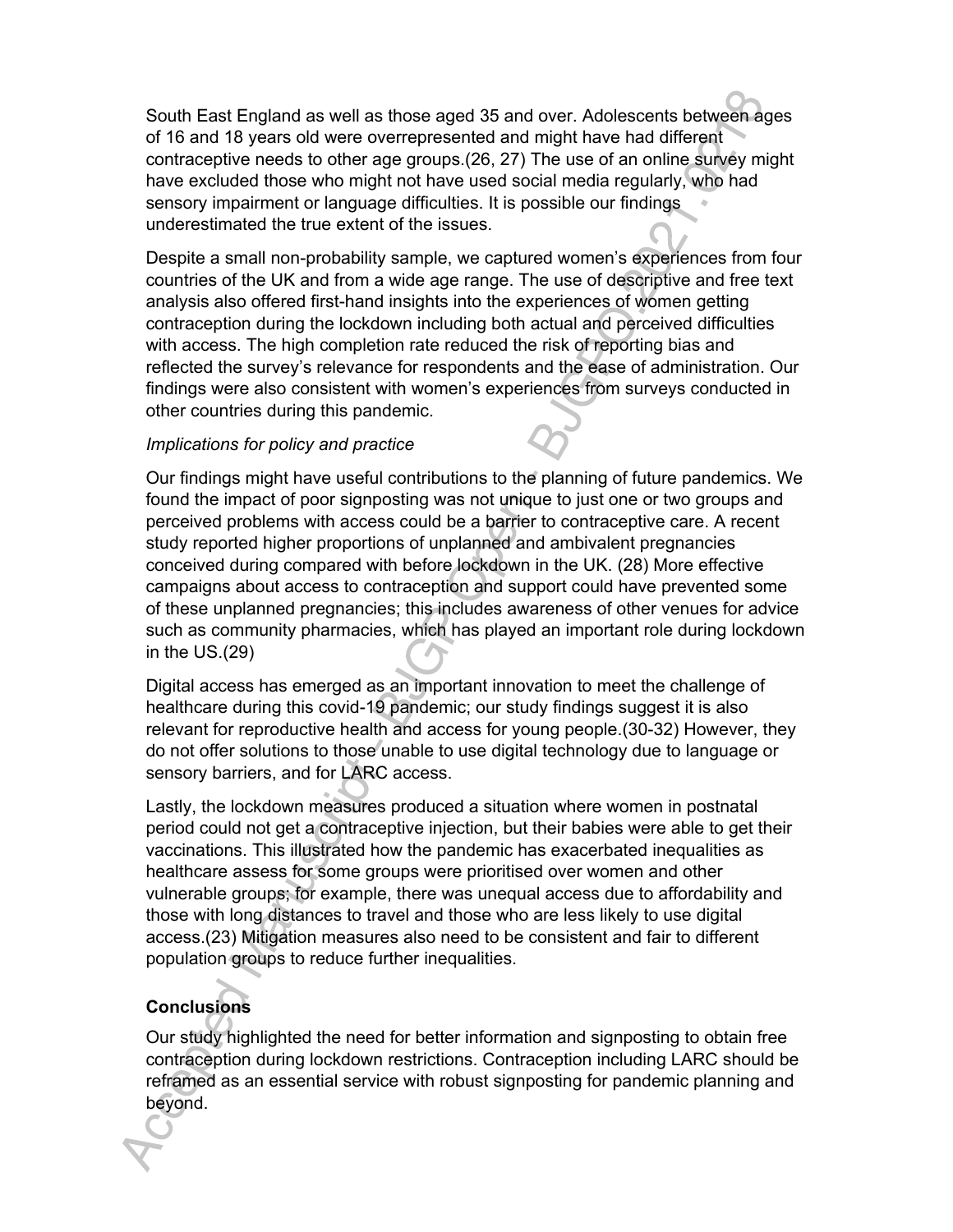#### **Acknowledgements**

We thank members of the NIHR Contraception Study Project Advisory Group for their support with developing and disseminating the survey.

#### **Ethical approval**

This survey was deemed to be a service evaluation by the UK Health Research Authority so did not require formal ethics approval.

#### **Funding sources**

RM is funded by National Institute for Health Research (NIHR) Doctoral Research Fellowship (NIHR-DRF-2017-10-181). SS is funded by the NIHR School for Public Health Research (SPHR grant reference number PD-SPH-2015). This article presents independent research commissioned by the National Institute for Health Research (NIHR) under the Applied Health Research (ARC) programme for North West London. The views expressed in this publication are those of the author(s) and not necessarily those of the NHS, the National Institute for Health Research or the Department of Health and Social Care.

## **Competing Interests**

The authors have no interests to declare.

## **References**

1. Anderson RM, Heesterbeek H, Klinkenberg D, Hollingsworth TD. How will country-based mitigation measures influence the course of the COVID-19 epidemic? The Lancet. 2020;395(10228):931-4.

2. Moynihan R, Sanders S, Michaleff ZA*, et al.* Impact of COVID-19 pandemic on utilisation of healthcare services: a systematic review. BMJ Open. 2021;11(3):e045343.

3. Brown J, Kirk-Wade E. Coronavirus: A history of 'Lockdown laws' in England London: House of Commons; 2021 [Available from:

https://researchbriefings.files.parliament.uk/documents/CBP-9068/CBP-9068.pdf. Last accessed 15/2/2022]

4. UK Government. Staying at home and away from others (social distancing) 2020 [Available from: https://www.gov.uk/government/publications/full-guidance-onstaying-at-home-and-away-from-others/full-guidance-on-staying-at-home-and-awayfrom-others. Last accessed 15/2/2022]

5. Majeed A, Maile EJ, Bindman AB. The primary care response to COVID-19 in England's National Health Service. J Roy Soc Med. 2020;113(6):208-10.

6. NHS England, NHS Improvement. Advice on how to establish a remote 'total triage' model in general practice using online consultations 2020 [April 2020 Version 2:[Available from: https://www.england.nhs.uk/coronavirus/wp-

content/uploads/sites/52/2020/03/C0098-Total-triage-blueprint-April-2020-v2.pdf. Last accessed 17/4/2020]

7. Spencer J, Oung C. Nuffield Trust comment [Internet]: Nuffield Trust. 2020. [16/03/2021]. Available from: https://www.nuffieldtrust.org.uk/news-item/how-has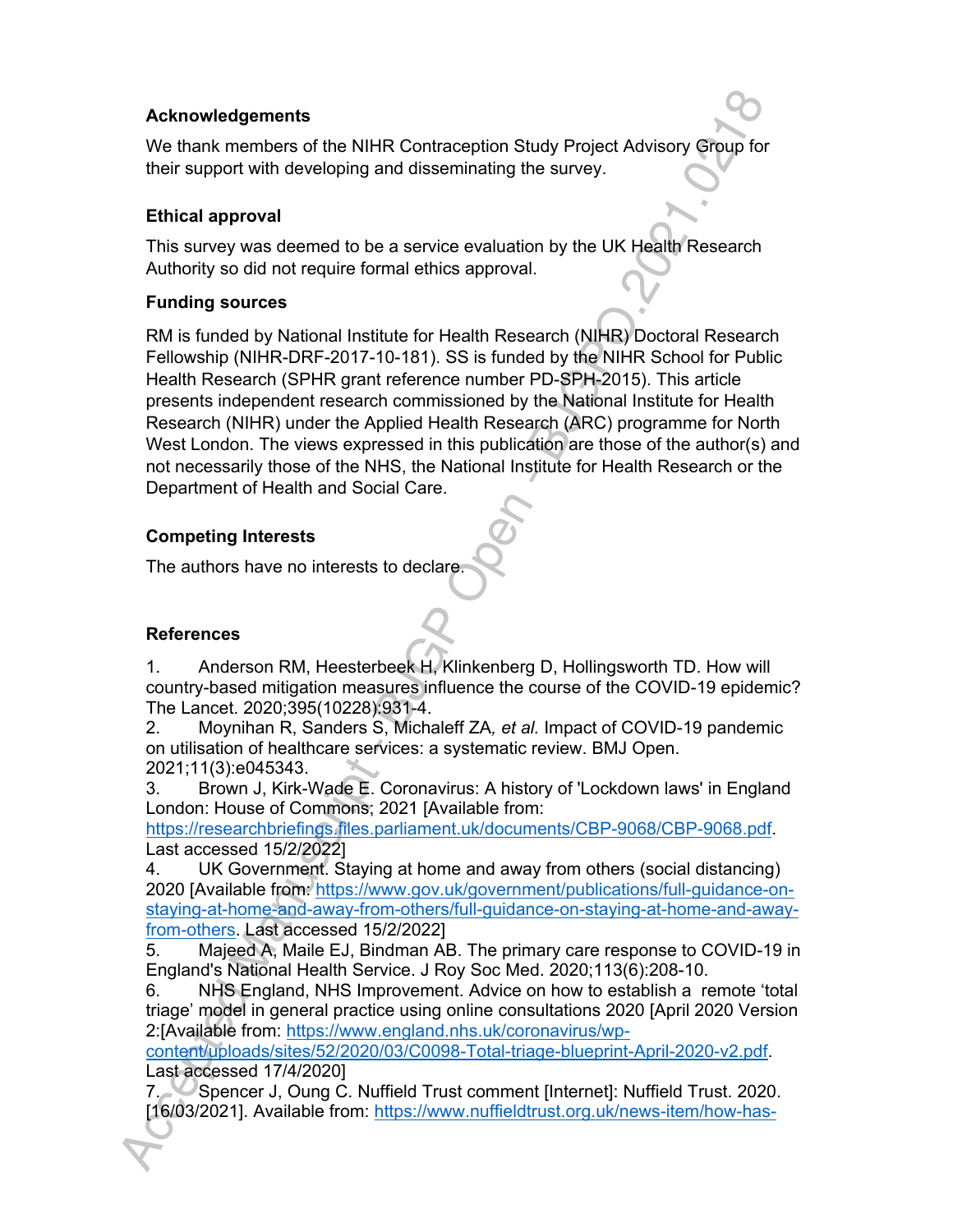lockdown-affected-general-practice-and-where-do-we-go-from-here. Last accessed 15/2/2022]

8. Royal College of General Practitioners, British Medical Association. RCGP Guidance on workload prioritisation during COVID-19 2020 [Version 8, 10th April 2020:[Available from: https://www.rcgp.org.uk/-/media/Files/Policy/A-Zpolicy/2020/covid19/RCGP-

guidance/202003233RCGPGuidanceprioritisationroutineworkduringCovidFINAL.ash x?la=en. Last accessed 15/2/2022]

9. National Statistics. Abortion Statistics, England and Wales: 2019. Department for Health and Social Care; 2020.

10. French RS, Geary R, Jones K*, et al.* Where do women and men in Britain obtain contraception? Findings from the third National Survey of Sexual Attitudes and Lifestyles (Natsal-3). BMJ SRH. 2018;44(1):16-26.

11. Geary RS, Tomes C, Jones KG*, et al.* Actual and preferred contraceptive sources among young people: findings from the British National Survey of Sexual Attitudes and Lifestyles. BMJ Open. 2016;6(9):e011966.

12. Endler M, Al-Haidari T, Benedetto C*, et al.* How the coronavirus disease 2019 pandemic is impacting sexual and reproductive health and rights and response: Results from a global survey of providers, researchers, and policy-makers. Acta Obstet Gynecol Scand. 2021;100(4):571-8.

13. Marie Stopes International, Ipsos MORI. Access to Female Health Services (July -August 2020) 2020 [Available from:

https://www.ipsos.com/sites/default/files/ct/news/documents/2020-08/access-tofemale-health-services-topline.pdf. Last accessed 15/2/2022]

14. All Party Parliamentary Group on Sexual and Reproductive Health in the UK. Women's Lives, Women's Rights: strengthening access to contraception beyond the pandemic: Faculty of Sexual and Reproductive Healthcare; 2021 [Available from: https://www.fsrh.org/documents/full-report-december-womens-lives-womens-rights/.

Last accessed 15/2/2022]

15. Maxwell RJ. Dimensions of quality revisited: from thought to action. Qual Health Care. 1992;1(3):171-7.

16. Free C, Dawe A, Macey S, Mawer C. Evaluating and developing contraceptive services: the results of an audit of the North Lambeth Primary Care Commissioning Group. J Fam Plann Reprod Health Care. 2001;27(1):22-8.

17. Eysenbach G. Improving the Quality of Web Surveys: The Checklist for Reporting Results of Internet E-Surveys (CHERRIES). J Med Internet Res. 2004;6(3):e34.

18. O'Cathain A, Murphy E, Nicholl J. Three techniques for integrating data in mixed methods studies. BMJ. 2010;341:c4587.

19. Vandenbroucke JP, von Elm E, Altman DG*, et al.* Strengthening the Reporting of Observational Studies in Epidemiology (STROBE): Explanation and Elaboration. Epidemiology. 2007;18(6):805-35.

20. NHS Digital. Using EPS in remote consultations [Internet]2021 20/12/2021 [cited 2021]. Available from: https://digital.nhs.uk/services/electronic-prescriptionservice/using-eps-in-remote-consultations. Last accessed 15/2/2022]

21. Lewis R, Blake C, Shimonovich M*, et al.* Disrupted prevention: condom and contraception access and use among young adults during the initial months of the COVID-19 pandemic. An online survey. BMJ SRH. 2021;47:269-76.

22. Coombe J, Kong F, Bittleston H*, et al.* Contraceptive use and pregnancy plans among women of reproductive age during the first Australian COVID-19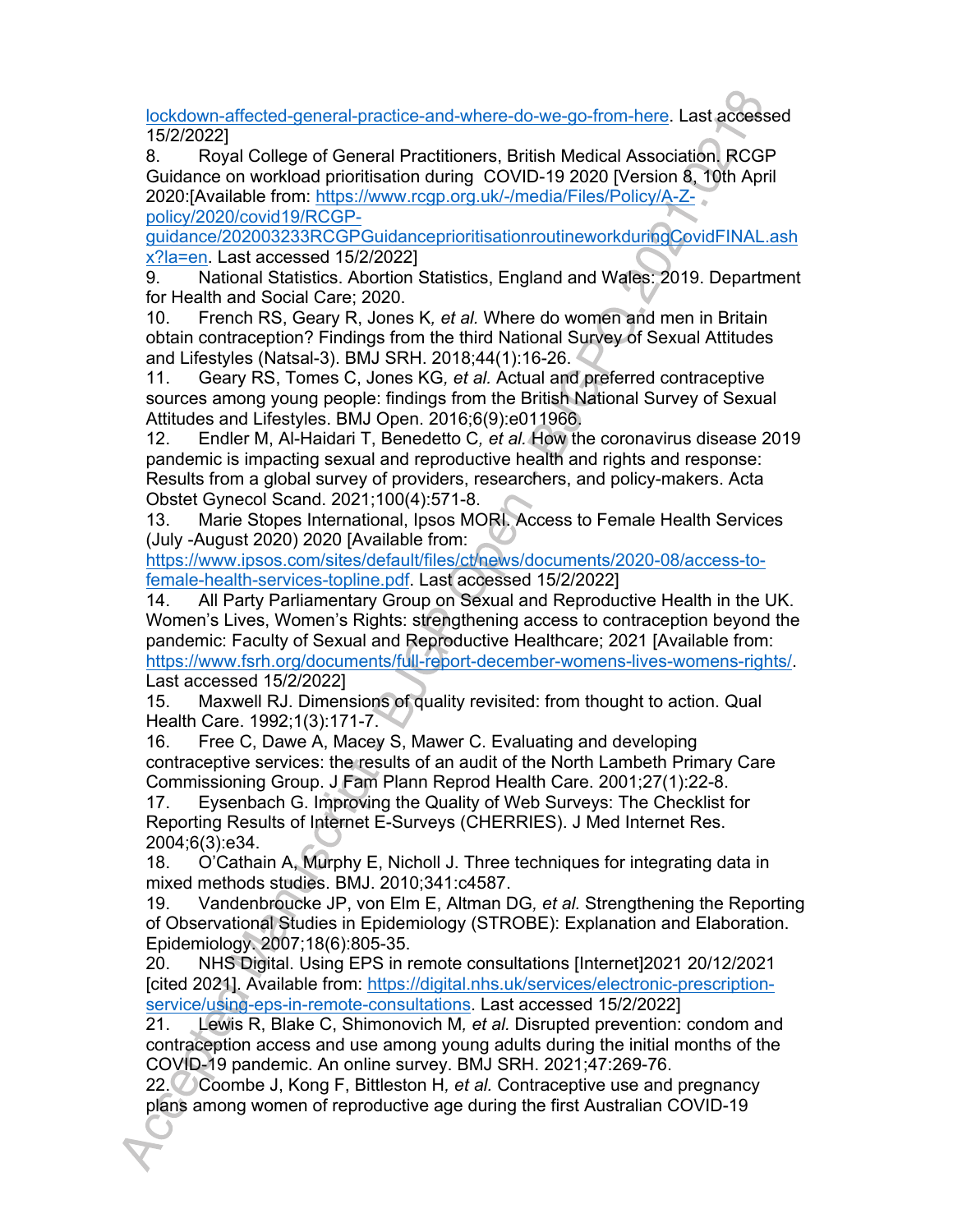lockdown: findings from an online survey. Eur J Contracept Reprod Health Care. 2021;26(4):265-71.

23. Diamond-Smith N, Logan R, Marshall C*, et al.* COVID-19's impact on contraception experiences: Exacerbation of structural inequities in women's health. Contraception. 2021;104(6):600-5.

24. Lindberg LD, VandeVusse A, Mueller J, Kirsten M. Early Impacts of the COVID-19 Pandemic: Findings from the 2020 Guttmacher Survey of Reproductive Health Experiences. New York: Guttmacher Institute; 2020.

25. De Man J, Campbell L, Tabana H, Wouters E. The pandemic of online research in times of COVID-19. BMJ Open. 2021;11(2):e043866.

26. Kantorová V, Wheldon MC, Dasgupta ANZ, Ueffing P, Castanheira HC. Contraceptive use and needs among adolescent women aged 15–19: Regional and global estimates and projections from 1990 to 2030 from a Bayesian hierarchical modelling study. PLOS ONE. 2021;16(3):e0247479.

27. Firman N, Palmer MJ, Timæus IM, Wellings K. Contraceptive method use among women and its association with age, relationship status and duration: findings from the third British National Survey of Sexual Attitudes and Lifestyles (Natsal-3). BMJ SRH. 2018;44(3):165-74.

28. Balachandren N, Barrett G, Stephenson JM*, et al.* Impact of the SARS-CoV-2 pandemic on access to contraception and pregnancy intentions: a national prospective cohort study of the UK population. BMJ SRH. 2022;48:60-5.

29. Siddiqui N, Rafie S, Tall Bull S, Mody SK. Access to contraception in pharmacies during the COVID-19 pandemic. J Am Pharm Assoc. 2021;61(6):e65 e70.

30. Nanda K, Lebetkin E, Steiner MJ, Yacobson I, Dorflinger LJ. Contraception in the era of COVID-19. Global health, science and practice. 2020;8(2):166-8.

31. Murphy M, Scott LJ, Salisbury C*, et al.* The implementation of remote consulting in UK primary care following the COVID-19 pandemic: a mixed-methods longitudinal study. Br J Gen Pract. 2021;71(704):e166-e77.

32. Proulx-Cabana S, Segal TY, Gregorowski A, Hargreaves D, Flannery H. Virtual Consultations: Young People and Their Parents' Experience. Adolesc Health

Med Ther. 2021;12:37-43.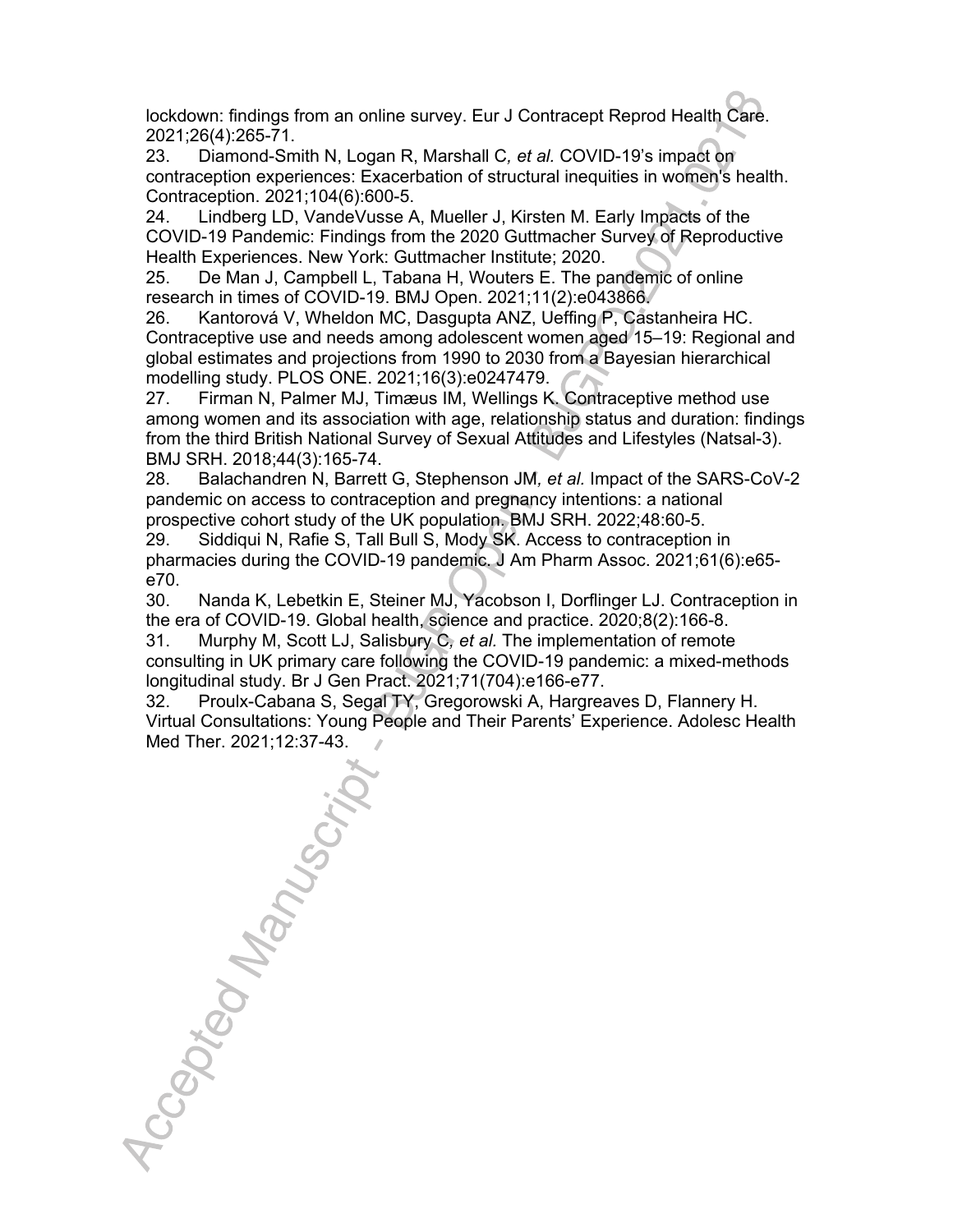**Table 1. Maxwell's evaluation dimensions and related sources of data from survey**

| <b>Dimension</b>           | <b>Survey questions</b>                               |  |  |
|----------------------------|-------------------------------------------------------|--|--|
| Access                     | "Where did you get your method of contraception?"     |  |  |
|                            | "Do you expect any problems getting future            |  |  |
|                            | supplies?"                                            |  |  |
|                            | "Were you able to obtain contraception that you       |  |  |
|                            | wanted (before/after lockdown)?"                      |  |  |
| Acceptability              | "Did you have any problems getting your supply?"      |  |  |
|                            | "Were you happy with the alternative method?"         |  |  |
| Relevance/ appropriateness | Survey question: "Did you get the method you          |  |  |
|                            | wanted/needed?                                        |  |  |
| Equity                     | Demographic data e.g., age, sex, location and if this |  |  |
|                            | was the usual place of residence during lockdown.     |  |  |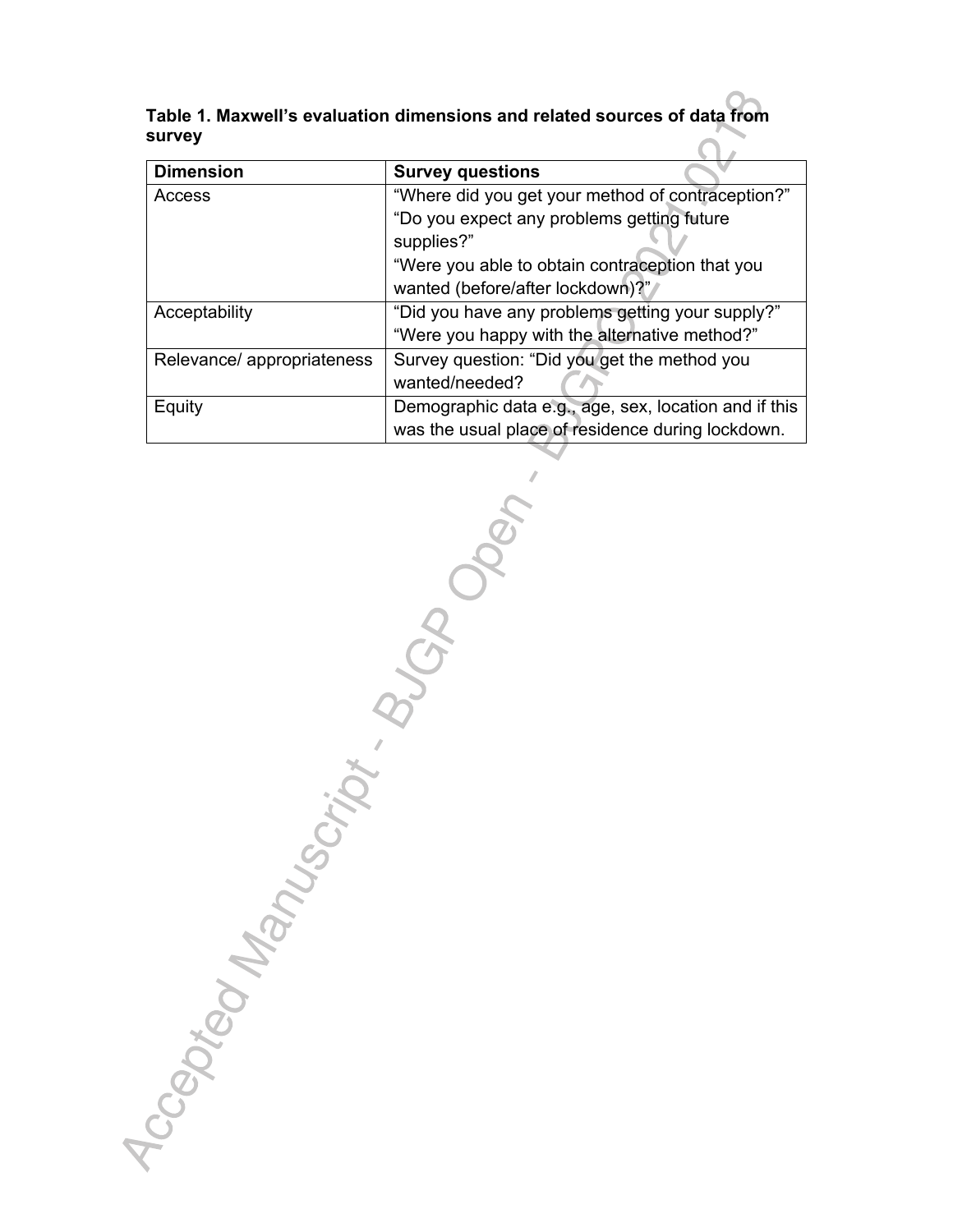| <b>Respondents grouped by</b><br>contraceptive use at time<br>of survey | Using contraception method | Not using<br>contraception<br>method |                 |
|-------------------------------------------------------------------------|----------------------------|--------------------------------------|-----------------|
|                                                                         | <b>Obtained before</b>     | <b>Obtained during</b>               | Sought during   |
|                                                                         | lockdown, n (%)            | lockdown, n (%)                      | lockdown, n (%) |
| <b>Method used or sought</b>                                            |                            |                                      |                 |
| <b>COCP</b>                                                             | 25(22.1)                   | 30(46.2)                             | 8(22.2)         |
| Male condoms                                                            | 25(22.1)                   | 10(15.4)                             | 8(22.2)         |
| Implant*                                                                | 23 (20.4)                  | 0(0)                                 | 5(13.9)         |
| IUD*                                                                    | 5(4.4)                     | 1(1.5)                               | 5(13.9)         |
| <b>POP</b>                                                              | 14 (12.4)                  | 17(26.2)                             | 3(8.3)          |
| IUS*                                                                    | 13(11.5)                   | 2(3.1)                               | 2(5.6)          |
| Depo Provera*                                                           | 3(2.7)                     | 4(6.2)                               | 2(5.6)          |
| Patch                                                                   | 1(0.9)                     | 0(0)                                 | 1(2.8)          |
| <b>NFP</b>                                                              | 2(1.8)                     | 0(0)                                 | 1(2.8)          |
| Sterilisation                                                           | 0(0)                       | 0(0)                                 | 1(2.8)          |
| Sayana Press*                                                           | 1(0.9)                     | 0(0)                                 | 0(0)            |
| <b>EHC</b>                                                              | 1(0.9)                     | 1(1.5)                               | 0(0)            |
| LAM                                                                     | 0(0)                       | 0(0)                                 | 0(0)            |
| <b>Total</b>                                                            | 113 (100)                  | 65 (100)                             | 36 (100)        |
| <b>Source of method</b>                                                 |                            |                                      |                 |
| General practice                                                        | 49 (43.4)                  | 34 (52.3)                            | N/A             |
| <b>CASH clinics</b>                                                     | 38(33.6)                   | 6(9.2)                               | N/A             |
| Supermarket                                                             | 11(9.7)                    | 4(6.2)                               | N/A             |
| Online                                                                  | 8(7.1)                     | 9(13.8)                              | N/A             |
| Hospital                                                                | 3(2.7)                     | 1(1.5)                               | N/A             |
| <b>Abortion clinics</b>                                                 | 2(1.8)                     | 1(1.5)                               | N/A             |
| Pharmacists                                                             | 1(0.9)                     | 10(15.4)                             | N/A             |
| Other                                                                   | 1(0.9)                     | 0(0)                                 | N/A             |
| <b>Total</b>                                                            | 113 (100)                  | 65 (100)                             | N/A             |
| <b>Concerns about supply</b>                                            | 67/113 (59.3)              | 27/65 (41.5)                         | 24/36 (66.7)    |
| Reason                                                                  | 1                          |                                      |                 |
| No LARC at clinic/general<br>practice                                   | 0(0)                       | 0(0)                                 | 14 (58.3)       |
| Other reasons (free text <sup>*</sup>                                   | 13 (19.4)                  | 7(25.9)                              | 5(20.8)         |
| comment)                                                                |                            |                                      |                 |
| Not familiar with local                                                 | 6(9.0)                     | 5(18.5)                              | 2(8.3)          |
| services                                                                |                            |                                      |                 |
| No remote consult at clinic/<br>general practice                        | 0(0)                       | 9(33.3)                              | 2(8.3)          |
| No contraceptive injection at                                           | 0(0)                       | 0(0)                                 | 1(4.2)          |
| Clinic/general practice                                                 |                            |                                      |                 |
| No appointments at clinic/                                              | 48 (71.6)                  | 6(22.2)                              | 0(0)            |
| general practice                                                        |                            |                                      |                 |
| <b>Total</b>                                                            | 67 (100)                   | 27 (100)                             | 24 (100)        |

**Table 2. Summary of respondents' contraceptive use and needs**

COCP: combined oral contraceptive pill, POP: progestogen-only pill, IUD: intra-uterine device, IUS: intra-uterine system, NFP: natural family planning, EHC: emergency hormonal contraception LAM: lactational amenorrhoea method

\*Long-Acting Reversible Contraceptive (LARC) methods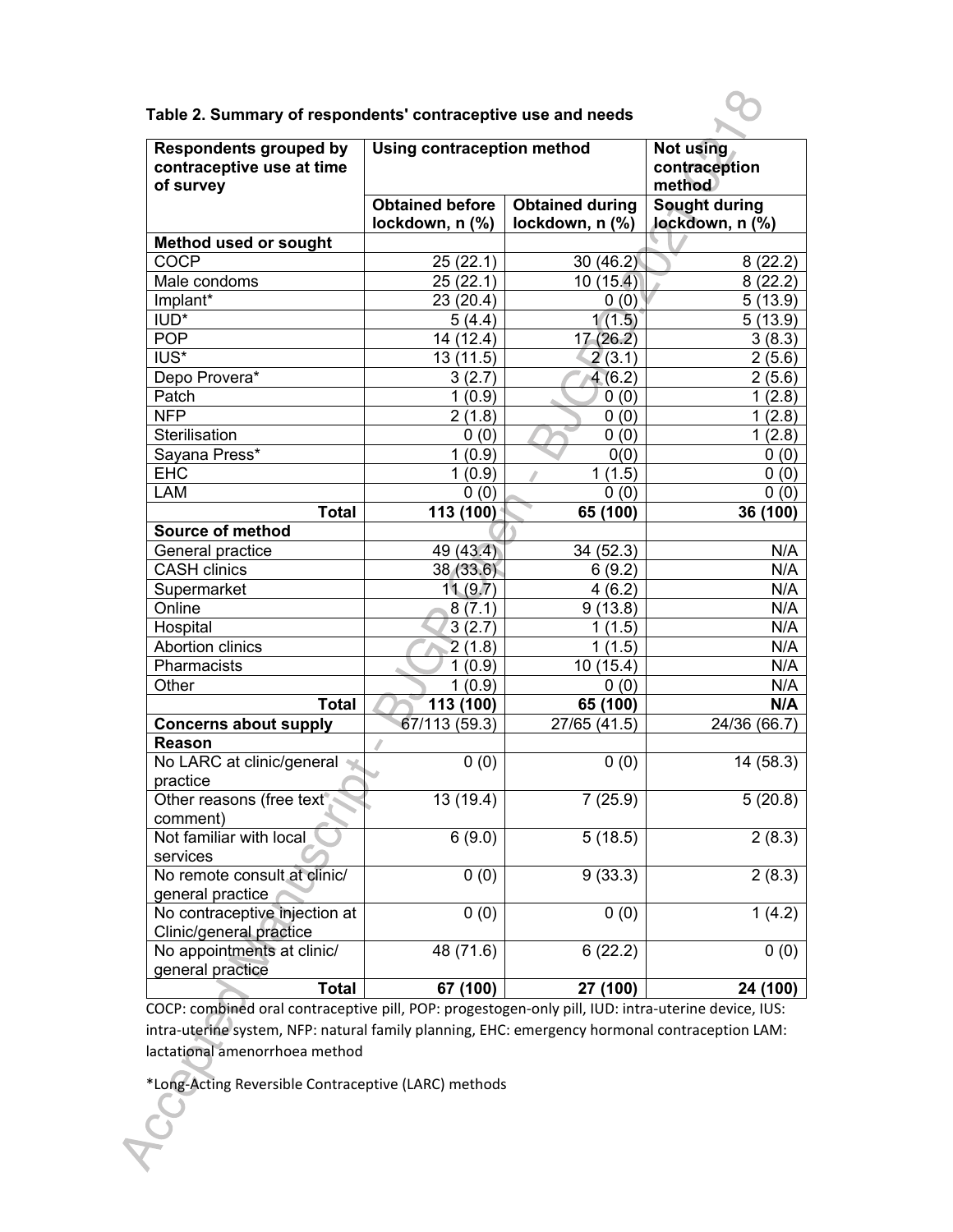Figure captions:

Figure 1. Tree diagram summarising contraception used or sought by respondents at the time of survey. Size of each box corresponds to the number of women using or seeking that method.

Figure 2. Sankey diagram summarising concerns about contraceptive supplies among the three groups of respondents: those using contraception obtained before

or during lockdown, and those not using but were seeking a method<br>or during lockdown, and those not using but were seeking a method<br>or  $\mathcal{O}(\mathcal{O}_{\mathcal{O}_{\mathcal{O}_{\mathcal{O}}}^{(1)})}$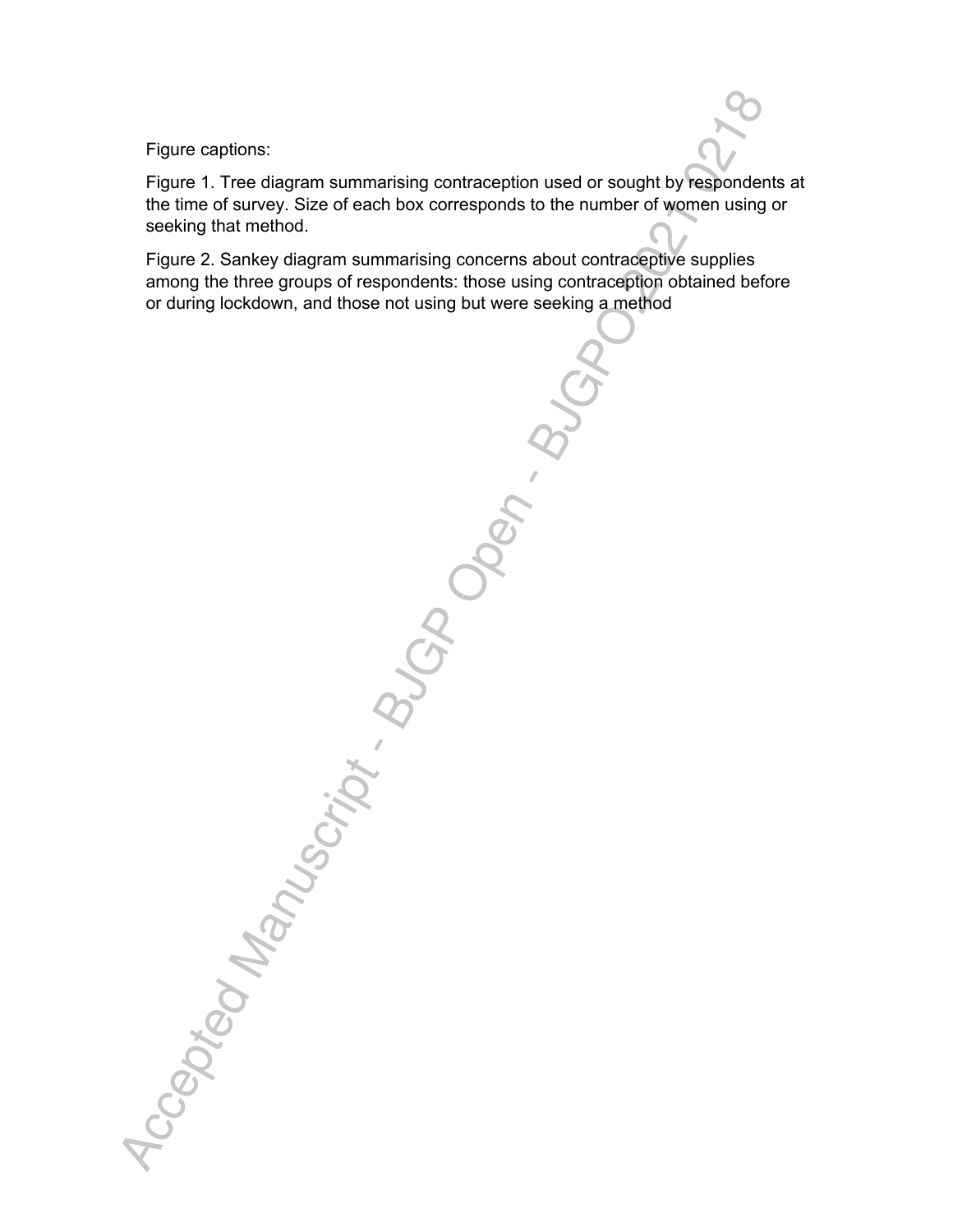

Figure 1. Tree diagram summarising contraception used or sought by participants at the time of survey. Size of each box corresponds to the number of women using or seeking that method.

COCP: combined oral contraceptive pill, POP: progestogen-only pill, IUD: intra-uterine device, IUS: intrauterine system, NFP: natural family planning, EHC: emergency hormonal contraception LAM: lactational amenorrhoea method. Long-Acting Reversible Contraceptive (LARC) methods include: implant, IUD, IUS, Depo Provera/Sayana Press

515x326mm (38 x 38 DPI)